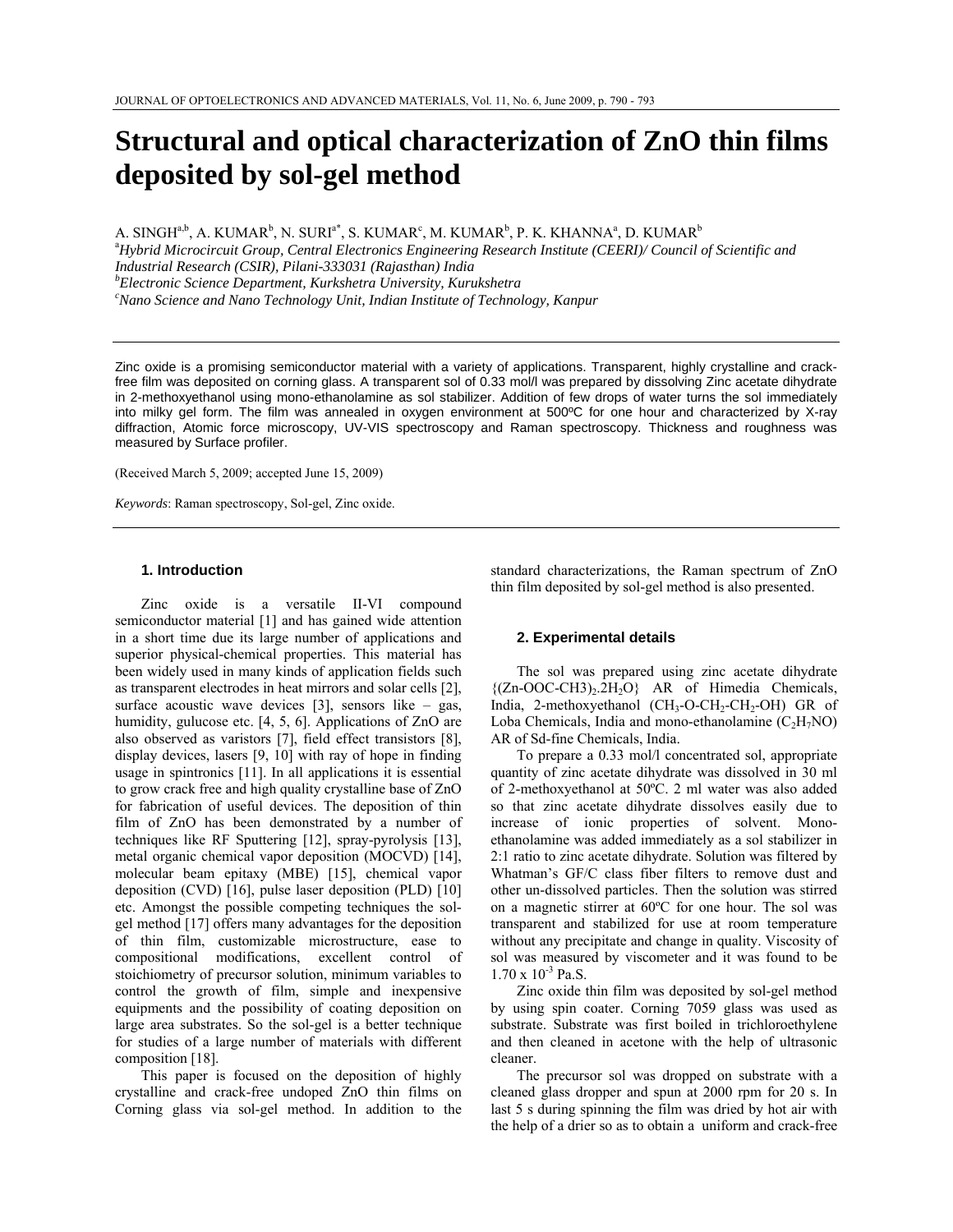film. The reason for this drying during spinning, just before the baking process is to avoid contraction of the film on glass substrate due to surface tension effect. After spin coating the film is baked on a hot plate at 300°C for 5 min in air. Thirty layers were coated continuously with similar route, repeating the process. Then this substrate was annealed in a tube furnace at 500°C for an hour in oxygen environment. The flow chart of deposition process is given in Fig. 1.



*Fig. 1. Flow chart for deposition of ZnO thin film.* 

The thickness and roughness of the film was measured by Surface profiler. The film was characterized by X-ray diffraction to study the phases and grain size measurement, Atomic force microscopy for topographic studies, UV-VIS spectrometer for transmittance studies and Raman spectroscopy for micro- structural analysis.

# **3. Results and discussion**

# *3.1 Structural characterization*

Thickness and surface roughness of the films (with 30 coats) was measured by surface profiler model Ambious XP-1 and the thickness was found to be 117.72 nm so average thickness of each layer was 3.92 nm whereas the roughness of the film was found to be close to 15 nm.

The X-ray diffraction pattern of deposited ZnO thin film is shown in Fig. 2. The X-ray diffraction was obtained by XPERT-PRO Gonio-meter PW3050/60. The pattern shows well defined and sharp peak (observed at 34.44° (2θ) angle) with high intensity which indicates c-axis oriented crystalinty in (002) direction. The relative percentage intensity of all other peaks corresponding to other crystal planes is very low.



In the formation of thin film, crystalinty is disturbed mostly due to oxygen vacancies and interstitial zinc atoms; which is a crystal defect. The film was annealed in the presence of oxygen gas which decrease the defects due to oxygen vacancies hence improves the crystalinty. The lattice constants calculated from the data are a= 3.2209 Å, c=5.2075 Å respectively. The d-values for the diffraction peaks are in good agreement with standard data book. This shows that the deposited ZnO thin film has a hexagonal wurtzite crystal structure. Grain size is calculated by Scherrer formula from XRD spectra and it is found to be 62.23 nm. AFM image of ZnO thin film is shown in Fig. 3.



*Fig. 3. AFM image of ZnO thin film.*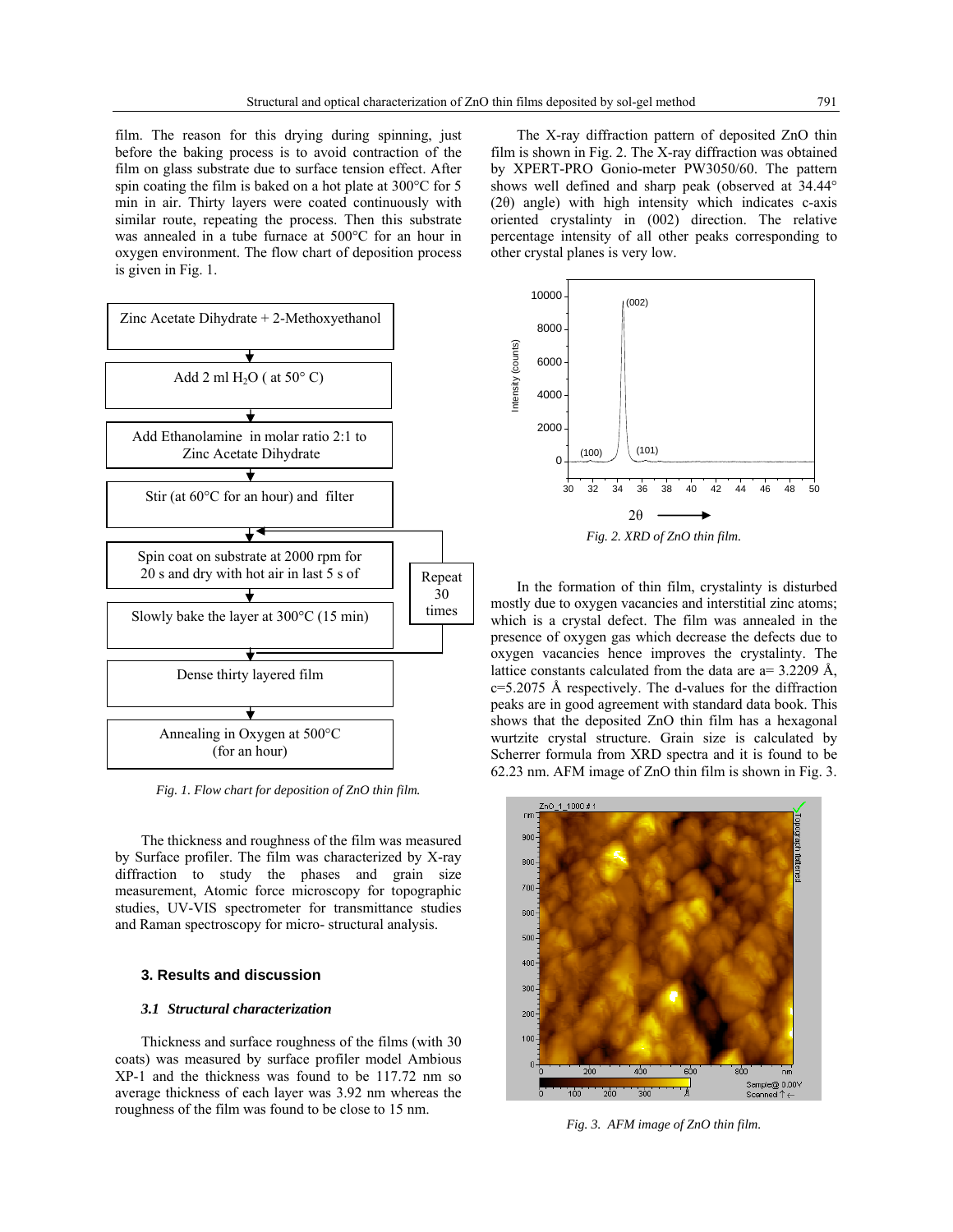# *3.2 Optical characterization*

Fig. 4 depicts the transmission spectra of ZnO thin film on corning glass measured by Shimadzu double beam double monochromatic spectrophotometer (UV#2500). Band gap  $E_g$  of deposited ZnO thin film was calculated by extrapolating the linear portion of transmission spectra. There is a sharp decrease in intensity of transmitted light around 385 nm wavelengths due to band edge absorption. Direct band gap calculated from transmission spectra is 3.22 eV, which is in good agreement with standard data for ZnO.



*Fig. 4. Transmission spectra of ZnO thin film* 

#### *3.3 Raman characterization*

Wurtzite ZnO belongs to space group  $C_{6\nu}^4$  with two units per primitive cell. The optical phonons symmetries at the Γ point of Brillouin zone can describe by the relation  $\Gamma_{opt} = 1A_1 + 2B_1 + 1E_1 + 2E_2$ 

*Table 1. The comparison of measured Raman shift to the already reported Raman frequencies for ZnO samples.* 

| Symmetry            | Measured    | Ref [19]     | Ref [20]    | Ref[21]      |
|---------------------|-------------|--------------|-------------|--------------|
|                     | Wavenumber  | Experimental | Theoretical | Experimental |
|                     | (thin film) | (bulk)       | (bulk)      | (nanowire)   |
|                     | $cm^{-1}$   | $cm^{-1}$    | $cm^{-1}$   | $cm^{-1}$    |
| A <sub>1</sub>      | 324         |              |             | 331          |
| A <sub>1</sub> (TO) | 385         | 379          | 386         | 383          |
| $E_1(TO)$           | 408         | 410          | 407         | 410          |
| $E_2$ (high)        | 437         | 439          | 433         | 438          |
| $A_1$ (LO)          | 478         | 574          | 548         | 540          |
| $E_1$ (LO)          | 581         | 591          | 628         | 584          |



*Fig. 5. Raman spectra of ZnO thin film* 

In the above mentioned relation  $A_1$  and  $E_1$  both are Raman and IR active branches, the two nonpolar  $E_2$ branches are Raman active only and  $B_1$  branches are Raman and IR inactive. The measured Raman spectrum for deposited ZnO thin film is shown in Fig. 5. The film was activated by monochromatic laser of 514 nm wavelengths and a comparison of measured Raman frequencies to the already reported Raman frequencies for bulk, nanowire samples and theoretical data [19-21] is shown in Table 1. Twelve vibrational modes exist in ZnO unit cell – one longitudinal acoustic (LA), two transverseacoustic (TA), three longitudinal-optical (LO), and six transverse optical (TO).  $A_1$  and  $E_1$  symmetries are polar and split into LO and TO components with different frequencies. One  $E_2$  (high) peak which is corresponding to vibration of oxygen atoms observed at  $437 \text{ cm}^{-1}$  is similar to bulk and theoretical data.  $E<sub>2</sub>$  (low) peak corresponding to vibration of Zn atoms is not clearly observed in our measurements. The peaks at  $385 \text{ cm}^{-1}$  and  $478 \text{ cm}^{-1}$  are corresponding to  $A_1(TO)$  and  $A_1(DO)$  respectively. The peaks observed at 408 cm<sup>-1</sup> for  $E_1$  (TO) and peak at 581 cm<sup>-1</sup> is corresponding to  $E_1 (LO)$ . The peak  $(A_1)$  measured at  $324 \text{ cm}^{-1}$  is related to multiple phonons scattering process.

#### **4. Conclusions**

Uniform and highly c-axis oriented nano-crystalline ZnO thin films were deposited on corning glass substrate via sol-gel route and grain size was observed in nanometer range.

The ZnO thin films characterized by XRD show hexagonal wurtzite crystal structure and UV-VIS spectrophotometer results show sharp absorption of electromagnetic waves with wavelength more than 385 nm. There was not much difference found in Raman